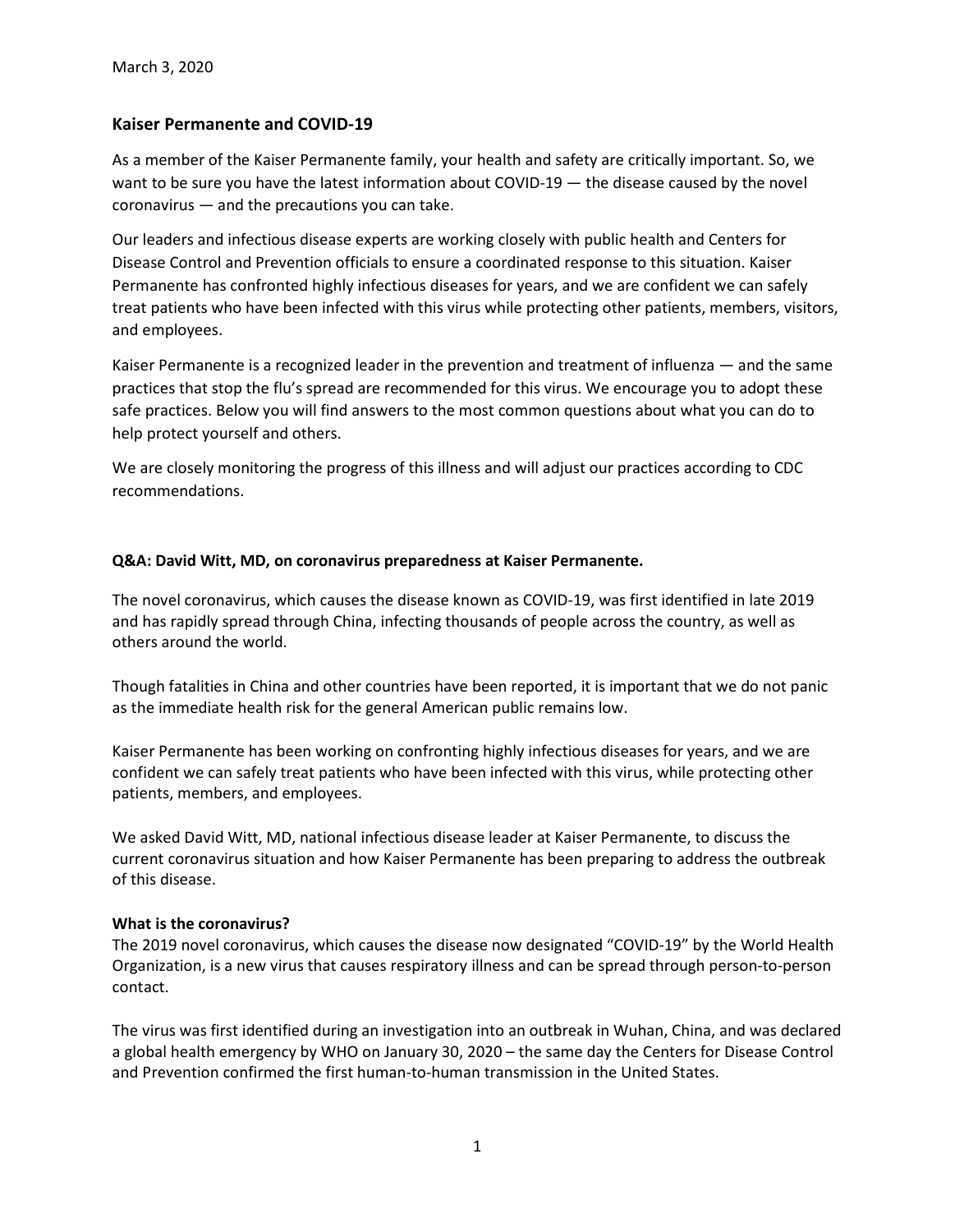## **Is the coronavirus life-threatening?**

Though this new coronavirus can occasionally be more serious than the flu, especially for those with existing chronic conditions or weakened immune systems, it is not generally a serious threat for most healthy adults.

Many experts would agree that influenza currently poses a much greater risk than the new coronavirus, as it kills about 35,000 Americans each year.

The virus that causes COVID-19 is just one in a family of coronaviruses. Many people have likely already been infected by a different type of coronavirus before, as it is one of the many viruses that can lead to "the common cold."

## **How is the coronavirus spread?**

Current understanding about how the virus that causes COVID-19 spreads is largely based on what is known about similar coronaviruses. The virus is thought to spread mainly from person to person between people who are in close contact with one another (within about 6 feet). Respiratory droplets produced when an infected person coughs or sneezes can land in the mouths or noses of people who are nearby or possibly be inhaled into the lungs. People are thought to be most contagious when they are most symptomatic (the sickest). So far, limited person-to-person spread among close contacts has been detected with this virus in the United States.

It may also be possible that people can get COVID-19 by touching a surface or object that has the virus on it and then touching their own mouth, nose, or possibly their eyes, but this is not thought to be the main way the virus spreads.

## **What are the symptoms of the coronavirus?**

Typical symptoms include fever and cough.

## **How can I help protect myself and others?**

It's still cold and flu season, and the same practices that stop the spread of these common illnesses are recommended:

- Wash your hands often with soap and water for at least 20 seconds.
- Avoid touching your eyes, nose, or mouth with unwashed hands.
- Avoid close contact with people who are sick.
- Stay home if you are sick, except to get medical care.
- Cover your mouth and nose when you cough or sneeze. Throw the tissue away and wash your hands.
- Clean and disinfect objects and surfaces you touch.

## **Is the coronavirus a threat to U.S?**

The potential public health threat posed by the coronavirus is high, both globally and to the United States. But individual risk is dependent on exposure. For the general American public, who are unlikely to be exposed to this virus at this time, the immediate health risk is considered low, according to the CDC.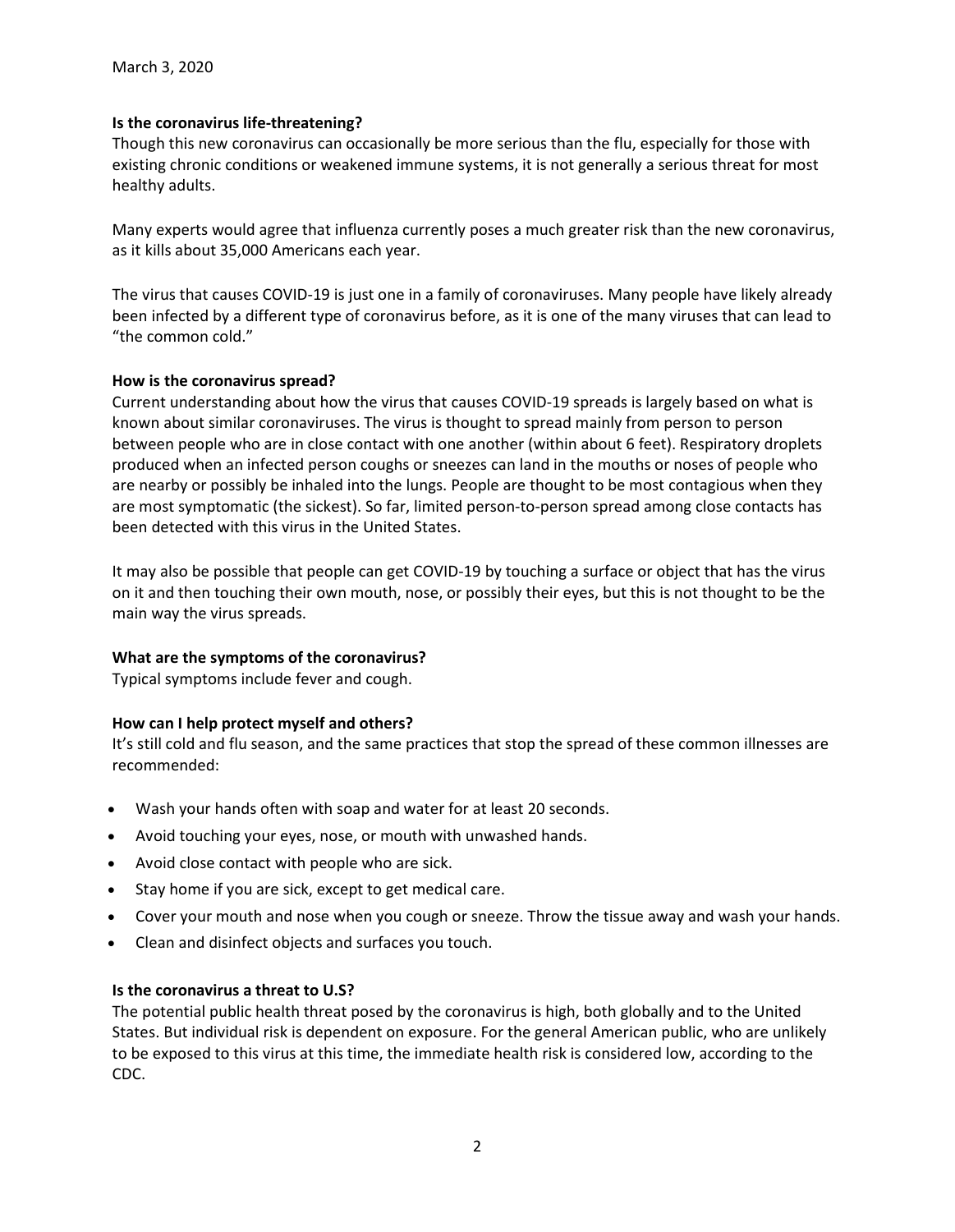In addition, we have taken steps to ensure that Kaiser Permanente employees and physicians are prepared and equipped to safely care for suspected and confirmed cases.

People in China or those who have traveled to China or other at-risk areas within the last 2 weeks are at the greatest risk for a coronavirus infection.

#### **Is Kaiser Permanente prepared to handle a coronavirus infection at its facilities and hospitals?**

We have been working on confronting highly infectious diseases for years and are confident we can safely treat patients who exhibit any symptoms of COVID-19 while protecting other patients, members, and employees.

Still, we understand the importance of having the most up-to-date, accurate information when dealing with any evolving situation. The CDC and Kaiser Permanente National Healthcare Continuity Clinical Workgroup continue to monitor the situation closely and we are prepared to make the proper adjustments to our practices to align with recommendations from the CDC.

#### **Is there a treatment or vaccine for coronavirus available in the United States?**

There is currently no vaccine to protect against the 2019 novel coronavirus. But because it is spread the same way as the common cold or flu, washing your hands frequently and avoiding exposure to this virus are the best ways to prevent an infection.

And while there is no specific antiviral treatment, people who have been infected should still seek medical care to help relieve symptoms. There are several trials underway for antiviral medications.

We are proud that the National Institutes of Health selected Kaiser Permanente Washington Health Research Institute as the first to begin clinical testing of a vaccine.

## **What should I do if I think I've been exposed to the coronavirus?**

If you think you may have been exposed, please notify your manager before returning to work and call the advice number on the back of your Kaiser Permanente membership card for instructions. For details on our HR policy on possible employee exposure to COVID-19, please refer to th[e Kaiser Permanente](https://kpnational.policytech.com/)  [Policy Library](https://kpnational.policytech.com/) and [My HR.](https://epf.kp.org/wps/wcm/myconnect/580d9064-d5f9-4db6-a118-4c66a29f5680/53ExposureNovelCoronavirusFAQs.pdf)

## **What should I do if I recently traveled to an at-risk area and am now sick?**

If you traveled to an at-risk location and now feel sick with fever or cough, you should first call the advice number on the back of your Kaiser Permanente membership card for instructions. It's important to call before going into a medical facility so that you are directed to the most appropriate care and we can take precautions to protect other employees, members, and patients.

Please notify your manager in accordance with existing sick policies and procedures. If a physician determines that you should stay out of the workplace, notify your manager and follow physician instructions regarding work restrictions and follow-up procedures.

## **What other precautions should I take?**

Front-line health care workers should ask their managers about any specific procedures for the coronavirus at their medical facility.